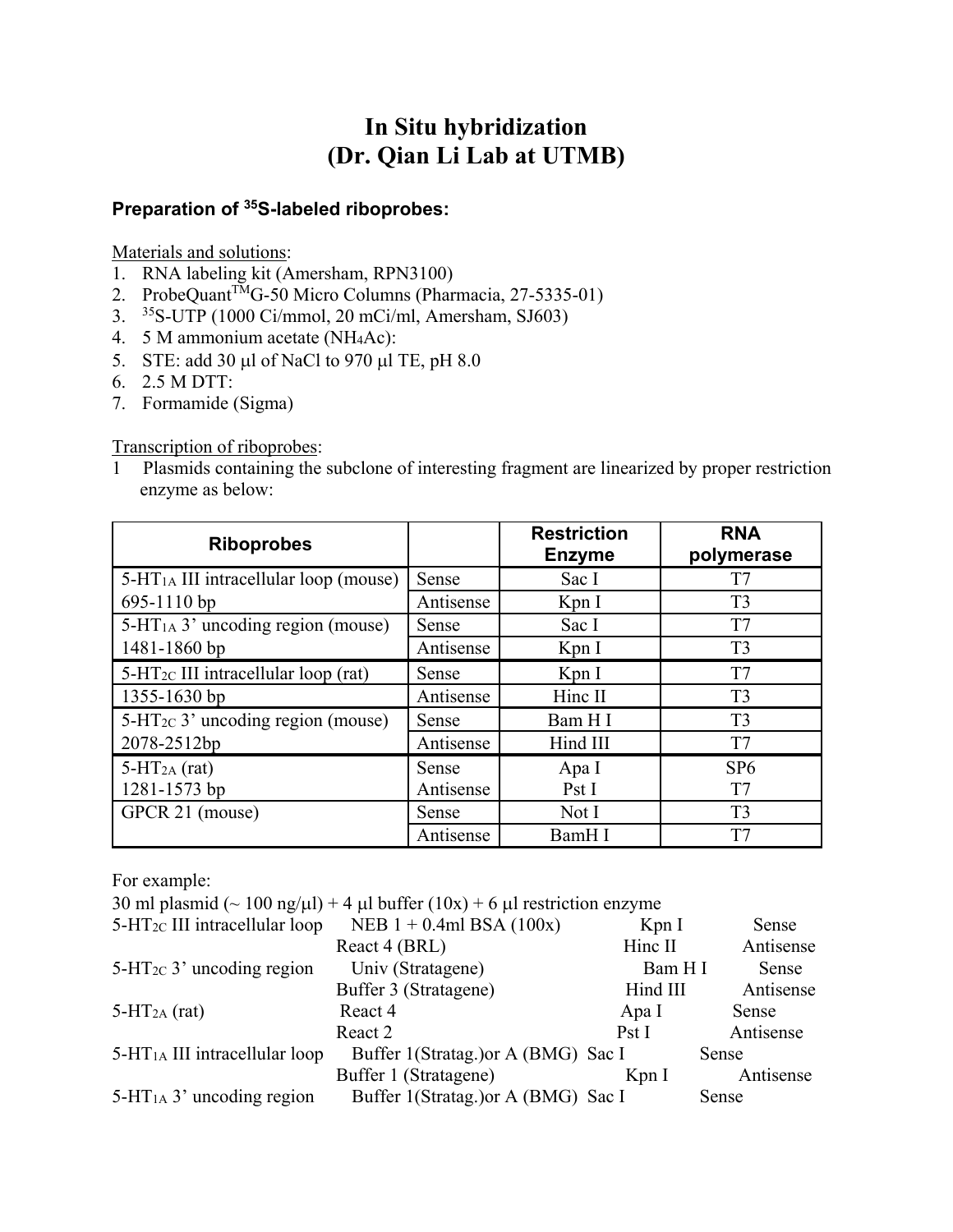|         | Buffer 1 (Stratagene)                                                                           | Kpn I   | Antisense |
|---------|-------------------------------------------------------------------------------------------------|---------|-----------|
|         | 30 ml plasmid ( $\sim 100$ ng/ $\mu$ l) + 4 $\mu$ l buffer (10x) + 6 $\mu$ l restriction enzyme |         |           |
| GPCR 21 | React 3 (BRL)                                                                                   | Not L   | Sense     |
|         | Univ (Stratagene)                                                                               | Bam H I | Antisense |

Incubate at 37°C for 2 hours or overnight.

- 2 Purify the linearized plasmid by separating with 1% agarose gel followed by gel extraction by QIAquick gel extraction kit (Qiagene) (Concert gel extraction kit from GIBCO RBL is better than Qiagene one).
- 3 Dry the extracted plasmid by using speed vacuum.
- 4 In vitro transcription: use RNA labeling kit (Amersham). Add following solutions in the tube that contains linearized plasmid (from step 3):

| Transcription buffer | $4 \mu l$   |
|----------------------|-------------|
| $0.2 M$ DTT          | $1 \mu l$   |
| <b>HPRI</b>          | $1 \mu l$   |
| <b>GTP</b>           | $0.5 \mu l$ |
| <b>ATP</b>           | $0.5 \mu l$ |
| <b>CTP</b>           | $0.5 \mu l$ |
| $35S$ -UTP           | $10 \mu l$  |
| RNA polymerase       | $2 \mu l$   |
| $H_2O$               | $0.5 \mu l$ |
|                      |             |

Total 20 µl

Mix and incubate at 37°C for at least 1 hour.

- 5 To remove template DNA, add 5 µl RNA-free DNase (10 Units). Mix and incubate at  $37^{\circ}$ C for 15 min.
- 6 Stop the reaction by add  $25 \mu$  STE and place the tube in ice.
- 7 Separate labeled riboprobe from free <sup>35</sup>S-UTP by using ProbQuant G-50 micro column.
	- a) Prepare column: Resuspend the resin in the column by vortexing. Loosen the cap onefourth turn and snap off the bottom closure. Then, put the column in a 1.5 ml tube and spin for 1 min at 3000 rpm (735 x g).
	- b) Place the column in a new 1.5 tube and apply the 50  $\mu$  of the sample to the top-center of resin carefully. Then, spin the column at 3000 rpm for 2 min. The purified sample is collected in the support tube.
- 8 Precipitate the  $35S$ -labeled riboprobe:
	- a) Add 5  $\mu$ l of 5 M (NH<sub>4</sub>)Ac (1/10 vol of the sample) and 150  $\mu$ l of 100 % ethanol (3 vol. of the sample) to the purified sample.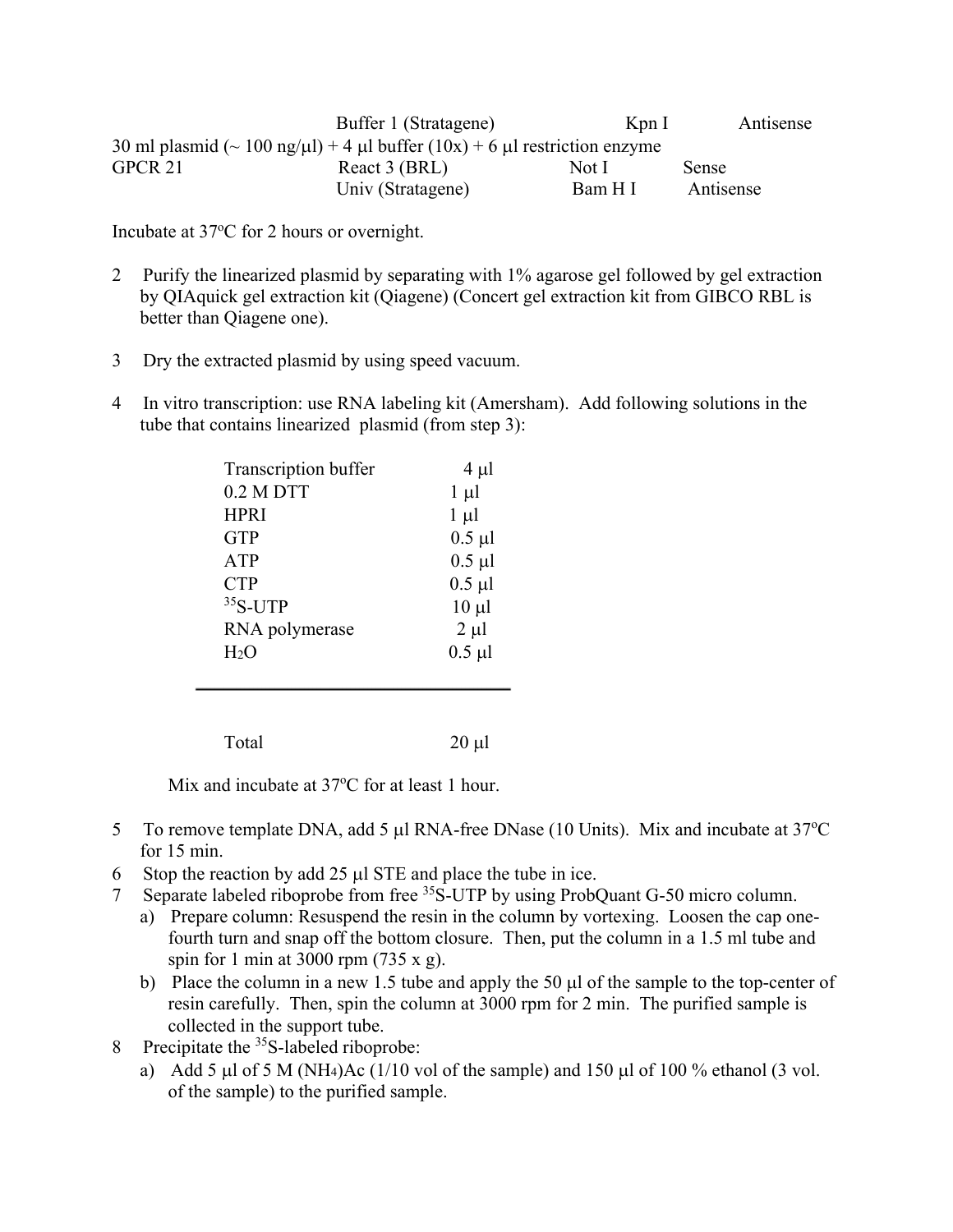- b) Place the tubes in  $-20^{\circ}$ C for at least 2 hr or overnight.
- c) Centrifuge the tube at  $14,000$  rpm,  $4^{\circ}$ C for 30 min. and decant the supernatant by pipette. Leave the tube up side down until all the solution is dried.
- 9 Add 50 µl DEPC-treated H<sub>2</sub>O to the tube and dissolve the riboprobe. Or, 23 µl H<sub>2</sub>O + 2 $\Box$ µl  $2.5M$  DTT + 25 µl formamide.
- 10 Take 1 µ of the riboprobe to a scintillation vial, add 5 ml scintillation fluid and count at  ${}^{14}C$ channel in scintillation counter. The counts should be 2,000,000-6,000,000 cpm. The riboprobe can store in  $-80^{\circ}$ C for weeks.

### **Hybridization**

#### Materials and solutions:

- 1 4% paraformaldehyde: add 24 g paraformaldehyde in 600 ml 1X PBS, heat to 60°C and add a pellet of NaOH until the solution become clear. Filter the solution and cool to room temperature. The solution has to make freshly.
- 2 0.25% acetic anhydride in 1 M triethanolamine (TEA): Add 9 ml TEA and 2.52 ml conc. HCl to 600 ml DEPC-treated H<sub>2</sub>O. Immediately before use add 1.5ml acetic anhydride. (You can add acetic anhydride after the slides are placed in the 1 M TEA).
- 3 70% ethanol: mix 420 ml 100% Ethanol and 180 ml H2O.
- 4 80% ethanol: mix 480 ml 100% ethanol and 120 ml H2O.
- 5 Hybridization solution (150  $\mu$ /slide):

|    | $11, 011$ and $101, 001$ and $100, 010$ and $100$ . |                |                  |
|----|-----------------------------------------------------|----------------|------------------|
| a) | Hybridization buffer: To make 8.8 ml buffer, mix:   |                |                  |
|    | Stock solution                                      | Vol            | Final conc.      |
|    | $1M$ Tris pH 7.4                                    | $200 \mu l$    | $20 \text{ mM}$  |
|    | formamide                                           | 5 ml           | 50%              |
|    | 5 M NaCl                                            | $600 \mu l$    | 0.3 <sub>M</sub> |
|    | 0.5 M EDTA                                          | $20 \mu l$     | $1 \text{ mM}$   |
|    | 50 X Denhard's sol                                  | $200 \mu l$    | 1X               |
|    | 50% dextrane sulfate                                | $2 \text{ ml}$ | 10%              |
|    | $DEPC$ -treated $H_2O$                              | $780 \mu l$    |                  |
| b) | Ribomix: Mix:                                       |                |                  |
|    | Salmon Sperm $(10 \text{ mg/ml})$                   | $250 \mu l$    |                  |
|    | tRNA(50 mg/ml)                                      | $250 \mu l$    |                  |
|    | $DEPC$ -treated $H_2O$                              | $500 \mu l$    |                  |
|    |                                                     |                |                  |

c) Denatured riboprobe solution: To make 1ml hybridization solution,  $40 \mu l$  ribomix are added proper vol of riboprobe to make  $20,000 - 40,000$  cpm/ $\Box \mu$  of hybridization solution. (For example, if the riboprobe is 4,000,000 cpm/ $\Box \mu l$ , add 10  $\mu l$  of the riboprobe into 40 µl ribomix). Heat the mixture at  $65^{\circ}$ C for 10 min and cool in ice for at least 2 min.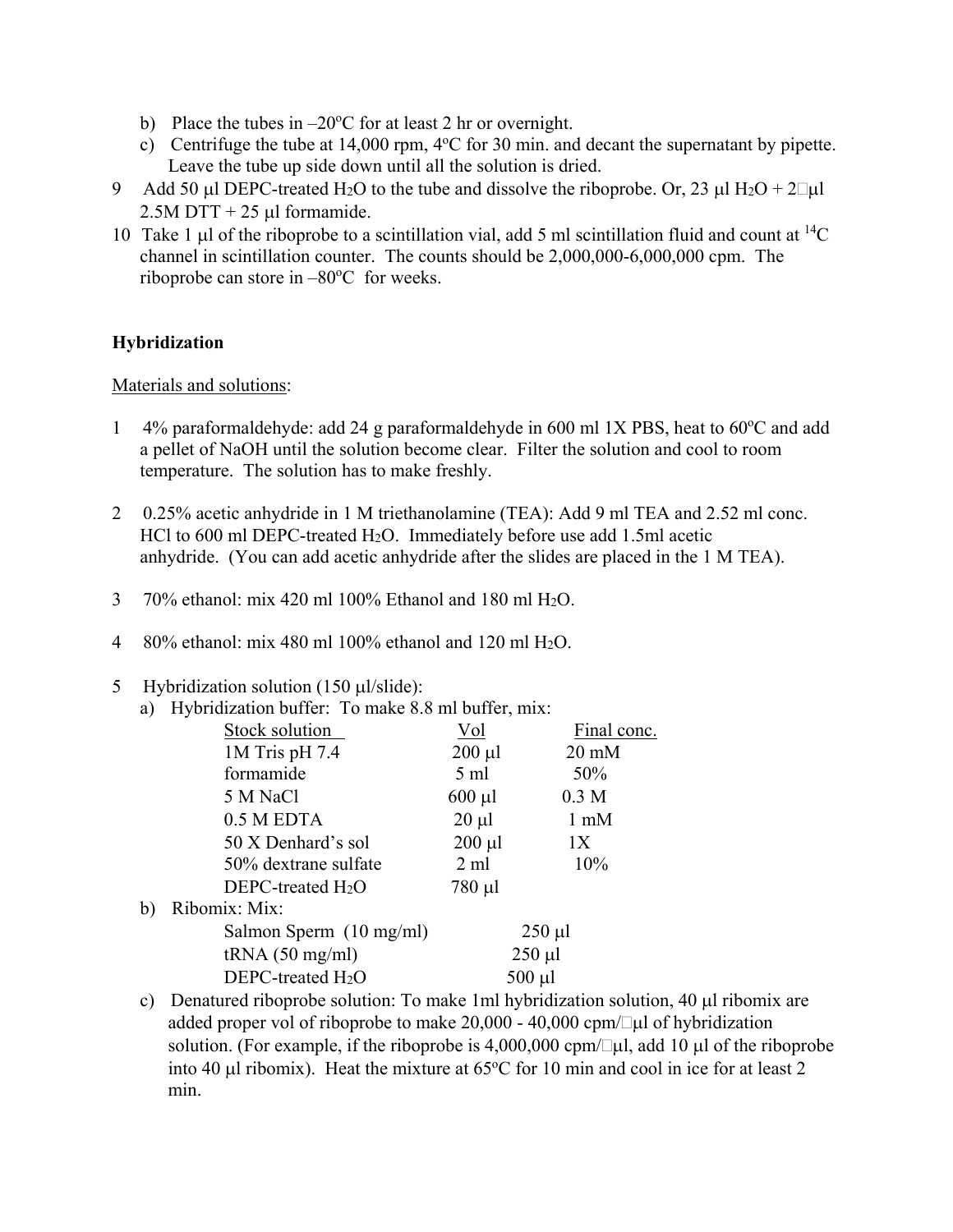d) Hybridization solution: To make 1 ml solution, add

|                          |             | Final conc.      |
|--------------------------|-------------|------------------|
| Hybridization buffer     | $880 \mu l$ |                  |
| 2.5 M DTT                | $60 \mu l$  | $150 \text{ mM}$ |
| 10% SDS                  | $20 \mu l$  | $0.2\%$          |
| Denatured riboprobe sol. | $40 \mu l$  |                  |

- 6 4X SSC: add 200 ml 20X SSC into 1000 ml H2O.
- 7 1X SSC: 30 ml 20X SSC to 600ml
- 8 0.5 X SSC: 15 ml 20X SSC to 600 ml.
- 9 0.1X SSC: 5 ml 20X SSC to 1000ml.
- 10 2 mM DTT in  $0.1X$  SSC: 250 µl 5M DTT into 600 ml  $0.1X$  SSC (65°C) immediately before use.
- 11 300 mM NH4Ac, ethanol solutions:

| Ethanol Conc | 100% Ethanol | 6 M NH <sub>4</sub> Ac | H2O              |
|--------------|--------------|------------------------|------------------|
| 50%          | 300 ml       | 30 ml                  | $270 \text{ ml}$ |
| 70%          | 420 ml       | $30 \text{ ml}$        | 150 ml           |
| $90\%$       | 540 ml       | $30 \text{ ml}$        | $30 \text{ ml}$  |
| 95%          | 570 ml       | $30 \text{ ml}$        |                  |

- 12 40  $\mu$ g/ml RNase A solution:
	- a) NTE solution: add 50 ml 5M NaCl, 5 ml 1M Tris, pH 8.0 and 1 ml 0.5 M EDTA, pH 8.0 onto 500ml H2O.
	- b) RNase A solution: add 1ml 20mg/ml RNase A into 500 ml NTE.
- 13 5M DTT:
	- a) 0.01 M NaAc solution: dissolve 68 mg NaAc (M.W 136.08) into 50 ml H2O.
	- b) Dissolve 0.77g DTT into 1 ml 0.01M NaAc.
- 14 6 M NH4acetate: dissolve 231g ammonium acetate onto 500 ml H2O.
- 15 50% formamide in 2X SSC solution: 500 ml formamide + 100 ml  $20X$  SSC + 400 ml  $H<sub>2</sub>O$
- 16 Chloroform

#### Procedure: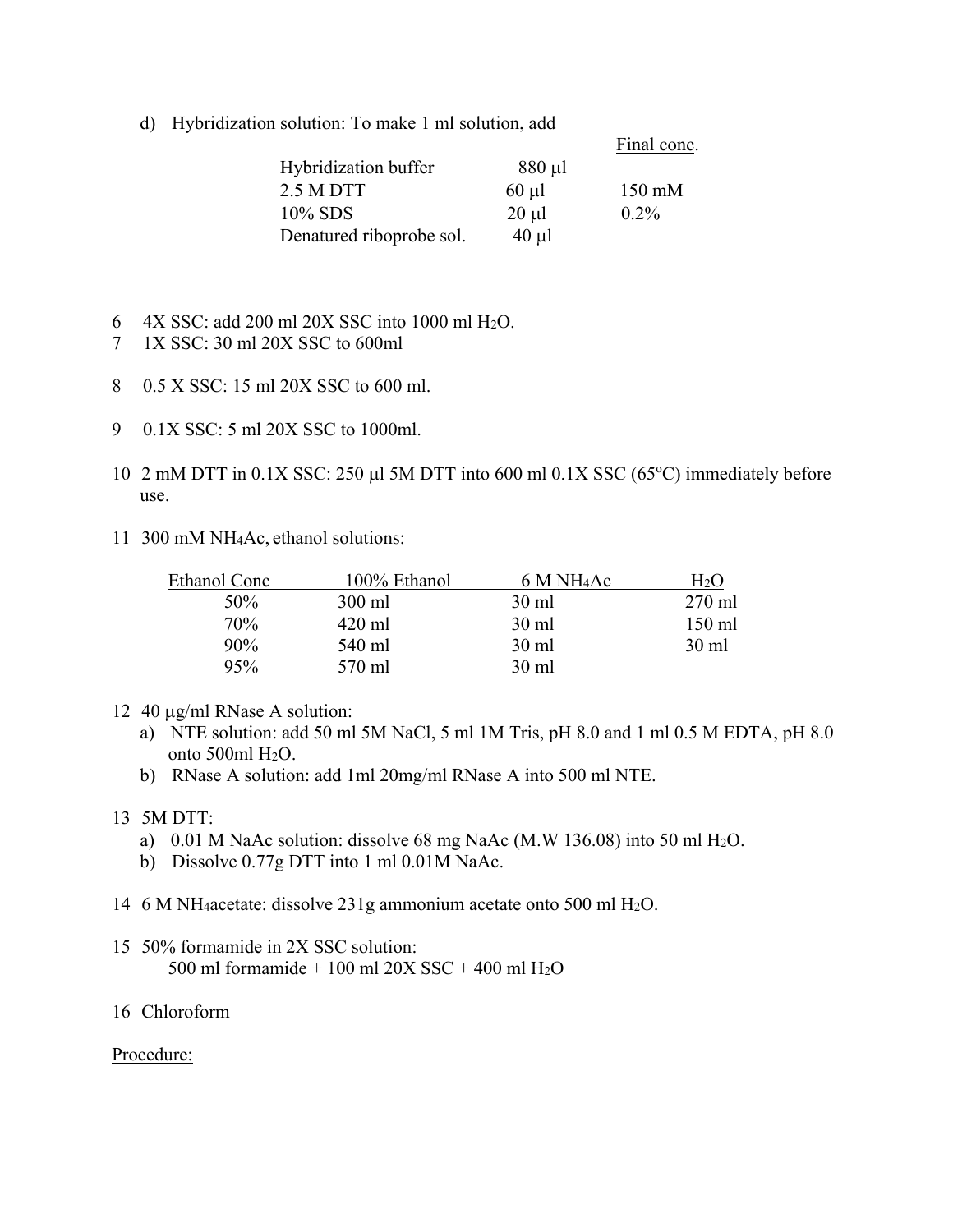On the day of the assay, the slides contained brain sections are taken out of  $-80^{\circ}$ C freezer and take out plastic wrap. The slide boxes then are placed in a dessicator until they are reached to room temperature. Arrange the slides in metal slide racks (50 slides or 25 slides) and treat them as below:

- 1 Fix the sections in 4% paraformaldehyde for 10 min. (the time is important).
- 2 In 1 X PBS for 1 min.
- 3 In 1 X PBS for 1 min.
- 4 0.25% acetic anhydrite in 0.1M TEA solution for 10 min with stirrer. (put the slide rack in 0.1M TEA first, then add acetic anhydrite and mix well).
- 5 70% Ethanol for 1 min.
- 6 80% ethanol for 1 min.
- 7 95% ethanol for 2 min.
- 8 100% ethanol for 1 min.
- 9 Chloroform for 5 min.
- 10 100% ethanol for 1 min.
- 11 95% ethanol for 1 min.

Air-dry the section for 30-60 min before hybridization.

#### *Hybridization***:**

- 1 Pipette  $150 \mu$  of hybridization solution on each slide and then carefully place a coverslip on the brain sections. Make sure there is no air-bubble and the hybridization solution evenly spread on all the brain sections.
- 2 Prepare humidified-chambers: In a plastic box, put two layers of filter paper and wet them with 50% formamide in 2X SSC. Place several pipettes on the filter paper to support slides.
- 3 Place slides in the humidified-chambers with coverslip facing up. Cover the chamber and incubate the slides in 54°C for 16-20 hr. To keep humidity, put boxes with 50% formamide in 2X SSC in the top and bottom of the incubator.

#### *Wash:*

- 1. Wash off coverslips by holding slide vertically and up and down several times in 4X SSC solution. Then, place the slides back to metal racks.
- 2. Wash the slides in 4X SSC at RT for 5 min with shaking.
- 3. Wash the slides in 4X SSC at RT for 5 min with shaking.
- 4. Wash the slides in 4X SSC at RT for 5 min with shaking.
- 5. Incubate the slides in RNase A solution for 30 min at RT.
- 6. Wash slides in 1X SSC at RT for 5 min. with shaking.
- 7. Wash slides in 0.5X SSC at RT for 5 min. with shaking.
- 8. Wash slides in 0.1X SSC at RT for 5 min. with shaking.